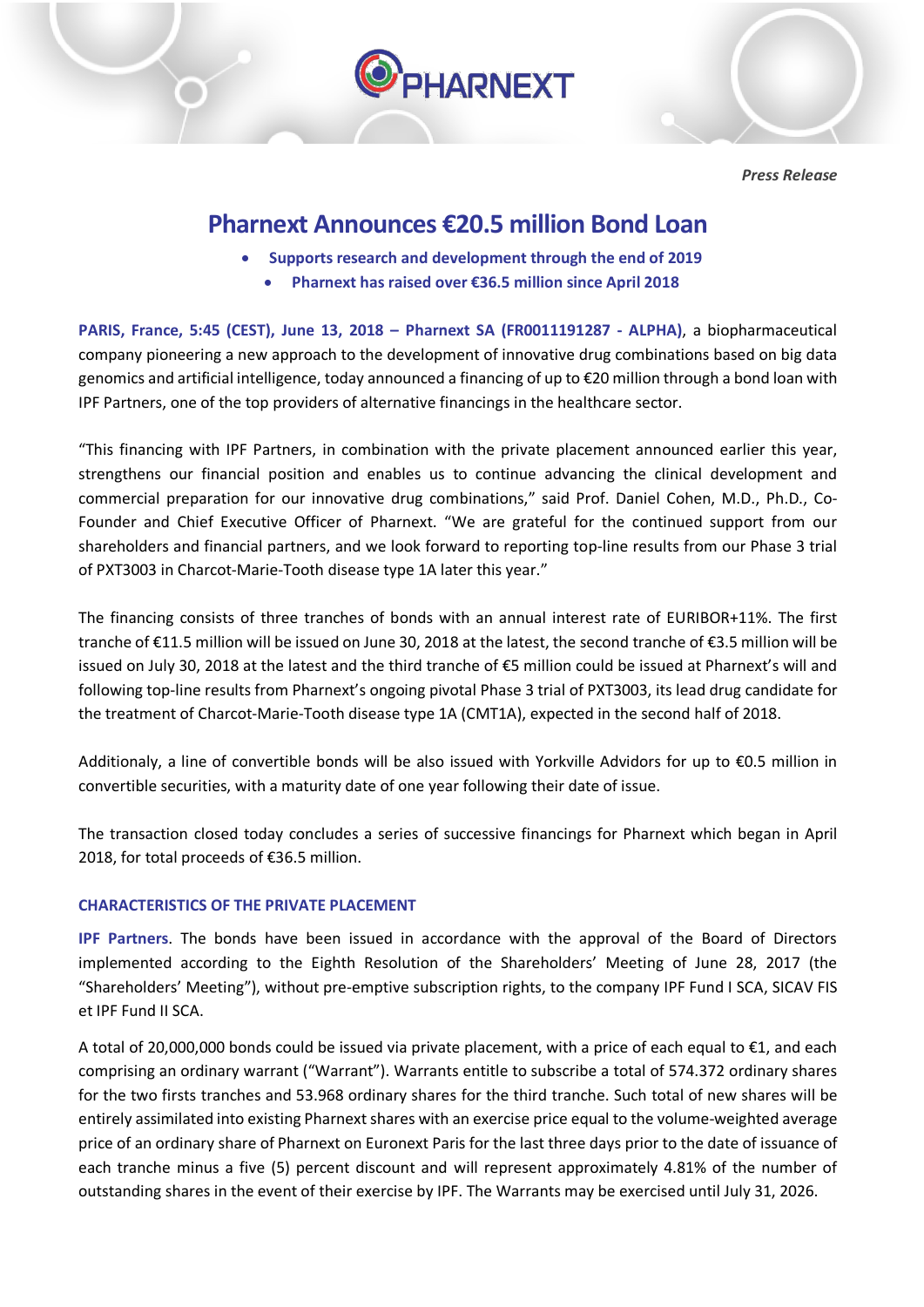**YorkVille.** Convertible Bonds **("**CB") has been issued in accordance with the approval of the Board of Directors implemented according to the Eighth Resolution of the Shareholders' Meeting, without pre-emptive subscription rights, to YA II PN, LTD, an investment funds managed by a portfolio management company Yorkville Advisors Global, LP. A total of 50 CB will be issued, each with a par value of €10,000, representing a total aggregate nominal amount of €500,000 and will be subscribed at 98% of par. The convertible bonds have a maturity of 12 monthsfrom their date of issue. The CB holder may convert all or any of the CB into a number of ordinary shares equal to the corresponding aggregate principal amount divided by 92% of the lowest daily volume weighted average price over the 10 trading days prior to each conversion date. The CB will not be listed or admitted for trading on the Euronext Growth Paris market. Trading Days during which the CB holder has sold any share of Pharnext in the market will be excluded from the 10 trading days preceding the Conversion Date

Pursuant to Article 211-3 of the AMF (*Autorité des Marchés Financiers*) General Regulations, it should be noted that neither of the above-mentioned issues has resulted or will result in the drafting of a prospectus submitted to the AMF for approval.

#### **About Pharnext**

Pharnext is an advanced clinical-stage biopharmaceutical company developing novel therapeutics for orphan and common neurodegenerative diseases that currently lack curative and/or disease-modifying treatments. Pharnext has two lead products in clinical development. PXT3003 is currently in an international Phase 3 trial for the treatment of Charcot-Marie-Tooth disease type 1A and benefits from orphan drug status in Europe and the United States. The results of this trial are expected in the second half of 2018. PXT864 has generated positive Phase 2 results in Alzheimer's disease. Pharnext has developed a new drug discovery paradigm based on big genomic data and artificial intelligence: PLEOTHERAPY™. The Company identifies and develops synergic combinations of drugs called PLEODRUG™ offering several key advantages: efficacy, safety and robust intellectual property. The Company was founded by renowned scientists and entrepreneurs including Professor Daniel Cohen, a pioneer in modern genomics and is supported by a world-class scientific team.

Pharnext is listed on Euronext Growth Stock Exchange in Paris (ISIN code: FR0011191287). For more information, visit http://www.pharnext.com/

#### **IPF Partners**

IPF Partners is a leading alternative financing provider focused on the healthcare sector with over €200m under management. IPF invests directly in emerging pharma/biotech, medtech and diagnostics companies. Founded in 2011 by a seasoned multi-disciplinary team combining over fifty years of finance and investment and over thirty years of healthcare experience, IPF is providing bespoke, long-term financing. For more information visit www.ipfpartners.com.

#### *Disclaimer*

*This press release has been issued to fulfil Pharnext's permanent reporting obligations. It does not constitute a public offering, subscription offering or a solicitation in view of a public offering.*